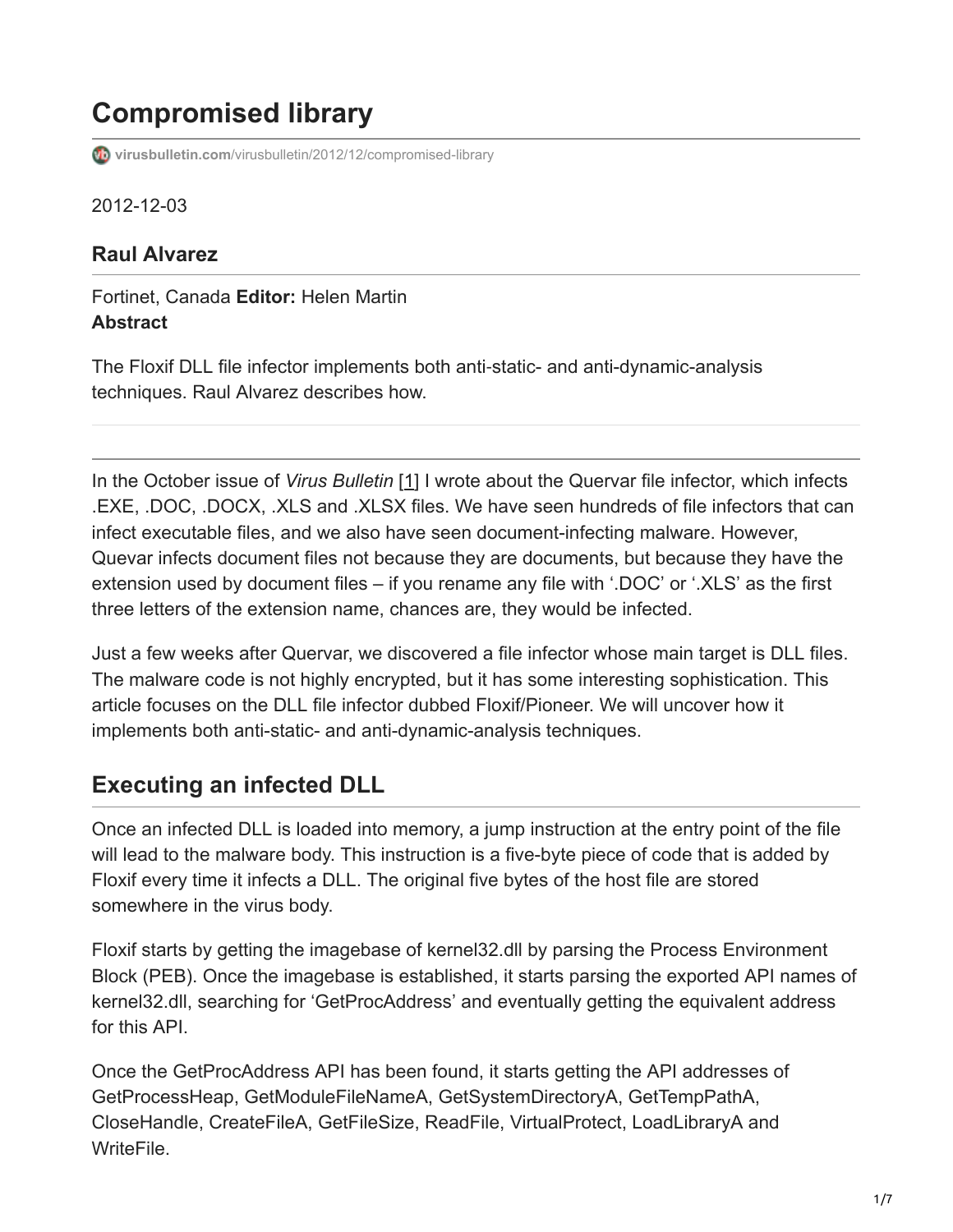Every time an API (from the list mentioned above) is needed, the virus gets its equivalent address and executes it. The following is a summary of the execution:

Floxif reserves a memory space, opens the original DLL file and loads it in a newly created space. It starts decrypting part of the virus code from the newly loaded DLL file in memory, revealing the contents of the UPX version of symsrv.dll, which will be dropped later. (Symsrv.dll plays an important role in the overall infection process.) The decryptor is a simple combination of XOR 0x2A and NOT instructions.

After decrypting the content of the symsrv.dll file, it also decrypts the strings ('C:\Program Files\Common Files\System\symsrv.dll') where the file will be dropped. After dropping symsrv.dll, Floxif will load it as one of the modules of the infected DLL file in memory using the LoadLibraryA API. (It is interesting to note that the content of symsrv.dll is already accessible by Floxif, but it still reloads symsrv.dll as a module.)

Acting as a module, Floxif can use the exported functions of symsrv.dll as some sort of API. Two exported APIs are contained in symsrv.dll, namely: FloodFix and crc32. The virus gets its name from the FloodFix API. (The crc32 API is a continuous loop to a call to a sleep function with a one-minute interval.)

Once the symsrv.dll module is properly loaded into the host DLL, the virus will execute the FloodFix API. Let's take a closer look at what this API does.

First, it changes the protection of the memory used by the host DLL between the start of the PE header and before the section header, to PAGE\_EXECUTE\_READWRITE. Then, it restores the virtual address and the size of the base relocation table. Afterwards, it resets the protection of the same memory area to PAGE\_READONLY.

Next, it changes the protection of the whole .text section to PAGE\_EXECUTE\_READWRITE and restores 3,513 bytes of code. Then, it resets the protection to PAGE\_EXECUTE\_READ. Afterwards, it restores the original five-byte code to the host DLL entry point.

Finally, jumping to the entry point of the host DLL file, it executes the original file.

The main function of the FloodFix API is to restore the host DLL in its original form in memory and to execute the host DLL, starting at its entry point, while the virus runs in the background.

# **Anti-static-analysis trick**

Before we go any further, let's look into Floxif's anti-static-analysis trick. If the malware code is not encrypted, or binary dumped from the decrypted code, we can quickly take a look at its functionality using static analysis. In the case of Floxif, it looks as if the code is corrupted, because a disassembler can't render it properly. Figure 1 shows what the virus code looks like if we are just browsing it.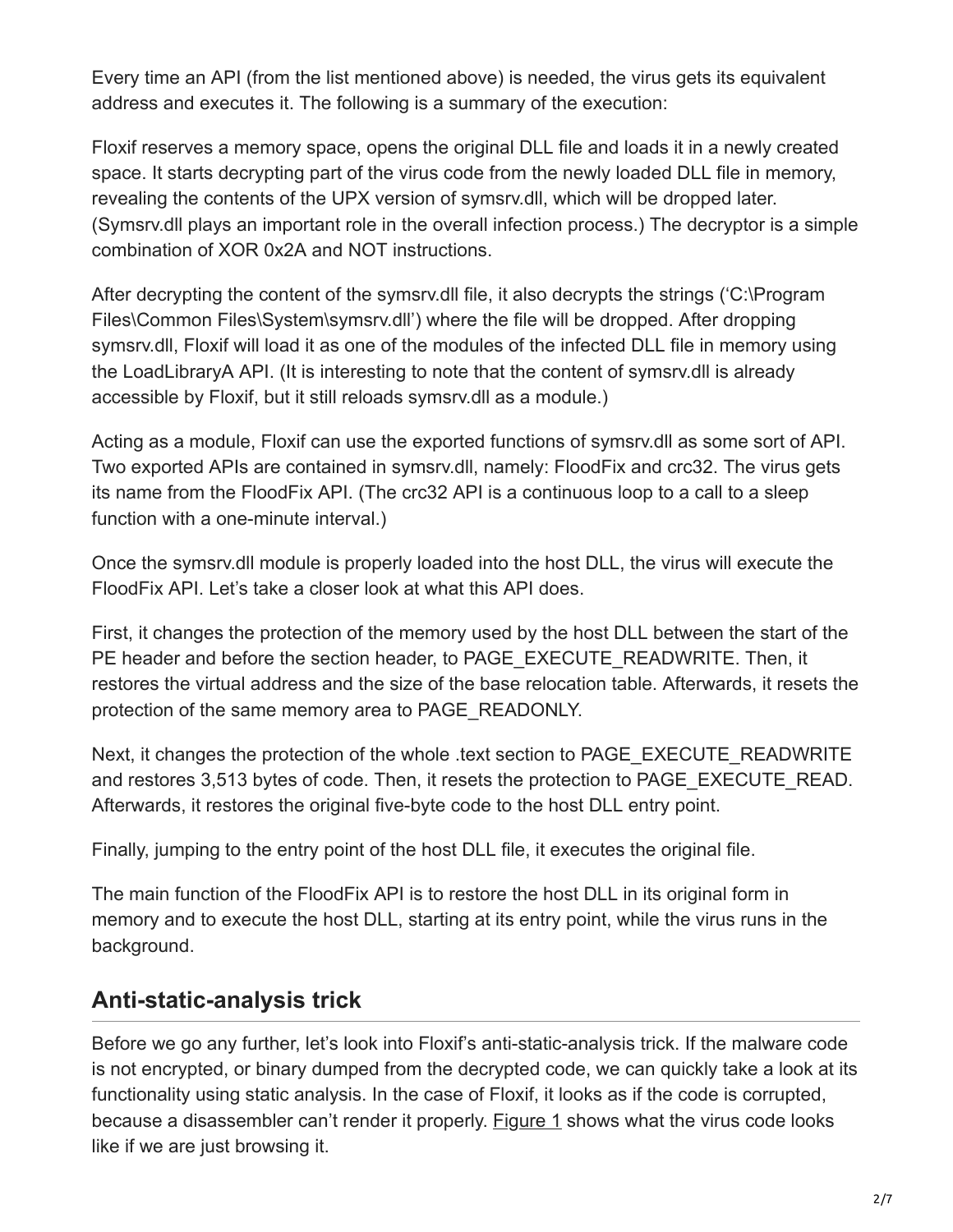

**Figure 1. Browsing the virus code.**

The lines of code highlighted in the figure are not junk code or corrupted data. The disassembler/debugger can't disassemble the code properly because an 'EXTRA' byte has been added after the RETN instruction. By default, the disassembler will re-interpret the code after the RETN as a new function, and it will look like junk/corrupted code.

The call to the Reroute function leads to another call, this time to the Reroute2 function. Using static analysis, a disassembler won't be able to follow the RETN 8 instruction. We can assume that it will jump back to the caller, hence we will just end up at the first call.

Using a debugger, following the RETN 8 instruction from the Reroute2 function will lead to another routine, which in turn will jump to another location – but instead of jumping to the location straight after the RETN, the new location is just after the extra byte.

Figure 2 shows the disassembler's attempt to interpret the code after the RETN following the first CALL instruction, and the equivalent code once the proper jump has been established.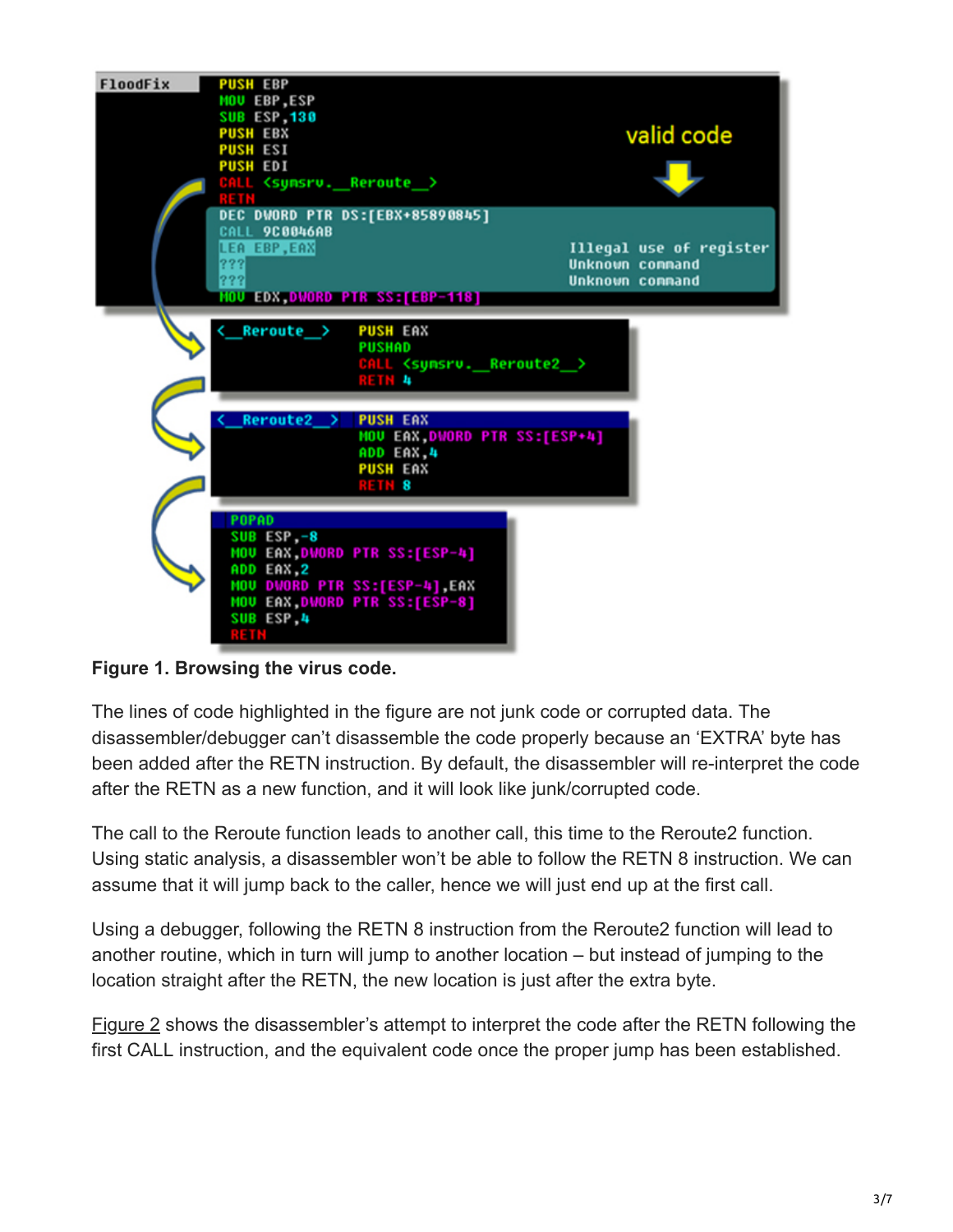| <b>10004690 FloodFix</b> | 55                             | <b>PUSH EBP</b>                                                      |
|--------------------------|--------------------------------|----------------------------------------------------------------------|
| 10004691                 | 8BEC                           | <b>MOU LBP,ESP</b>                                                   |
| 10004693                 | 81EC 30010000                  | <b>SUB ISP,130</b>                                                   |
| 10004699                 | 53                             | <b>PUSH EBX</b>                                                      |
| 1000469A                 | 56                             | <b>PUSH ESI</b>                                                      |
| 1000469B                 | 57                             | <b>PUSH EDI</b>                                                      |
| 1000469C                 | E8 OFCBFFFF                    | CALL <synsrv. reroute=""></synsrv.>                                  |
| 100046A1                 | C <sub>3</sub>                 |                                                                      |
| 100046A2                 | FF8B 45088985                  | DEC DWORD PTR DS:[EBX+85890845]                                      |
| 100046A8                 | E8 FEFFFF8B                    | CALL 9C0046AB                                                        |
| 100046AD                 | f(x)<br><b>8DE8</b>            | <b>LEA EBP, EAX</b>                                                  |
| 100046AF                 | FE                             |                                                                      |
| 100046B0                 | <b>FFFF</b>                    |                                                                      |
| 100046B2                 | 8B95 E8FEFFFF                  | <b>MOU EDX DWORD PTR SS:[EBP-118]</b>                                |
|                          |                                |                                                                      |
|                          |                                |                                                                      |
| <b>10004690 FloodFix</b> | 55                             | <b>PUSH EBP</b>                                                      |
| 10004691                 | 8BEC                           | <b>MOU LBP,ESP</b>                                                   |
| 10004693                 | 81EC 30010000                  | <b>SUB LSP,130</b>                                                   |
| 10004699                 | 53                             | <b>PUSH EBX</b>                                                      |
| 1000469A                 | 56                             | <b>PUSH ESI</b>                                                      |
| 1000469B                 | 57                             | <b>PUSH EDI</b>                                                      |
| 10004690                 | E8 OFCBFFFF                    | CALL <synsrv. reroute=""></synsrv.>                                  |
| 100046A1                 | C <sub>3</sub>                 | 8803                                                                 |
| 100046A2                 | 98                             | <b>NOP</b>                                                           |
| 100046A3                 | 8B45 08<br>90                  | <b>MOU EAX, DWORD PTR SS: [EBP+8]</b>                                |
| 100046A6                 |                                |                                                                      |
|                          | 8985 E8FEFFFF                  | MOU DWORD PTR SS:[EBP-118],EAX                                       |
| 100046AC<br>100046B2     | 8B8D E8FEFFFF<br>8B95 E8FEFFFF | MOU ECX, DUORD PTR SS: [EBP-118]<br>MOU EDX, DWORD PTR SS: [EBP-118] |

**Figure 2. Disassembler's attempt to interpret code after the RETN, and equivalent code once the proper jump has been established.**

The byte (FF) at address 100046A2 was added to disorient the disassembler. To emphasize the point, modifying the byte FF to 90 (NOP instruction) will yield the proper representation of the code which the CALL  $\leq$ symsrv. Reroute  $\geq$  will be jumping into.

This anti-static-analysis trick is an attempt to force the analyst to perform dynamic analysis using a debugger.

# **Anti-dynamic-analysis trick**

Once we have decided that dynamic analysis is the better alternative, Floxif has another surprise.

The FloodFix API found at symsrv.dll doesn't do anything other than restoring the host DLL and its entry point. Some dynamic analysis approaches involve modifying the instruction pointer (EIP) to start at some interesting part of the code, assuming that the data and code are properly configured.

Floxif is aware of this method. To implement an anti-dynamic-analysis trick, Floxif hooks the KiUserExceptionDispatcher API of ntdll.dll. Any attempt to change the EIP to anywhere within symsrv.dll might result in the error message shown in Figure 3. Also shown in Figure 3 is the hook calling the address 10001220, which contains the function that displays an error message. After displaying the message box, the virus will terminate its execution.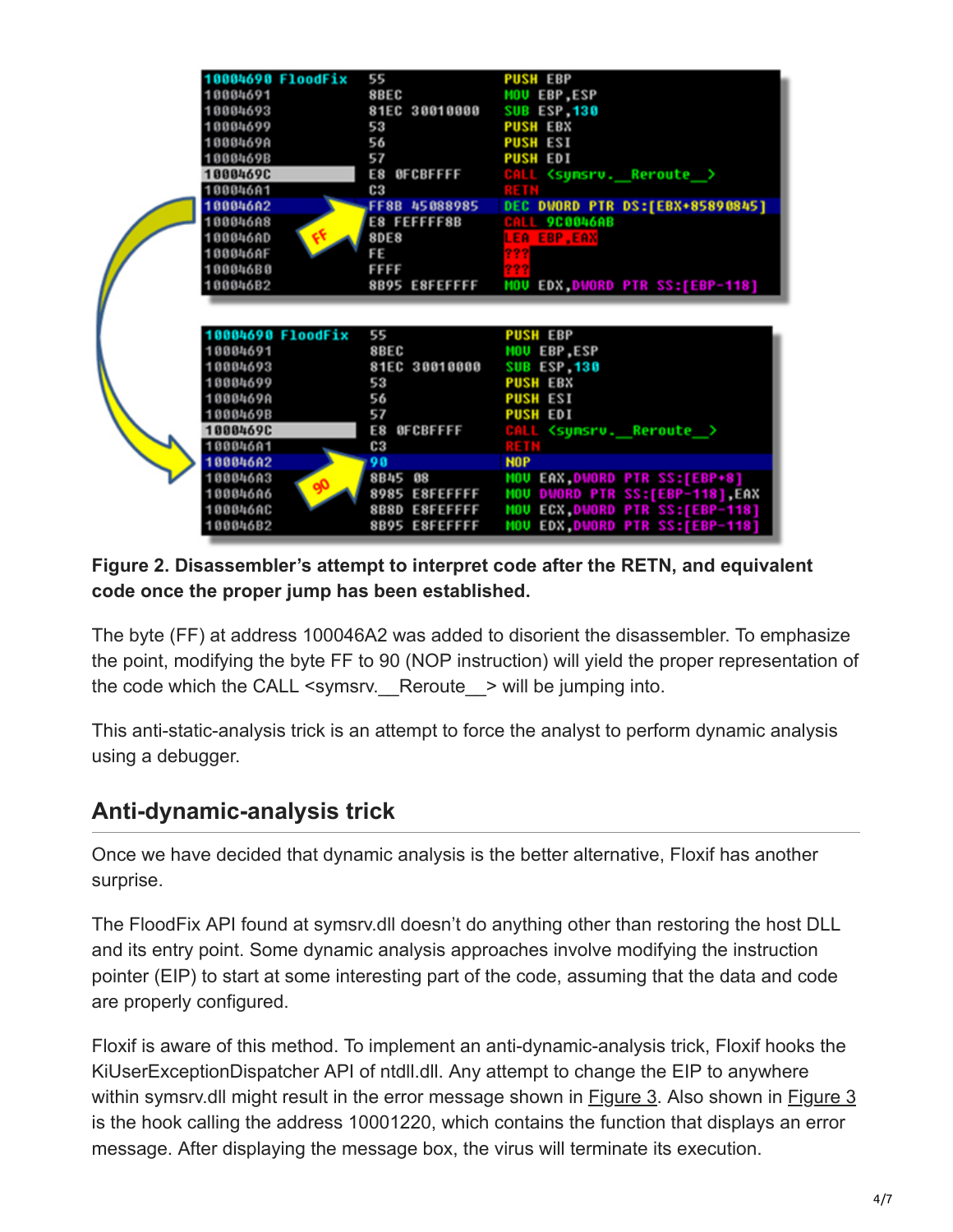

#### **Figure 3. Hook calling the address 10001220, which contains the function that displays an error message.**

This anti-dynamic-analysis trick is easy to overlook because the error message resembles a valid error message from the operating system.

### **Now, the infection routine**

We know that the infection routine is not triggered in FloodFix or in the crc32 API. The infection routine is triggered once symsrv.dll is loaded into the memory space of the infected DLL file, using a call to the LoadLibrary API.

Thereby, the virus is already infecting the system in the background while the FloodFix API is being called.

Let's take a look at what happens behind the scenes:

Floxif adjusts the privilege of the access token to enable it to hook the KiUserExceptionDispatcher API from ntdll.dll. The KiUserExceptionDispatcher API is used for some sort of anti-dynamic-analysis, as discussed earlier. To hook the API, it gets its virtual address by loading ntdll.dll using LoadLibraryA, then using GetProcAddress to get the API's address.

Once the address of the KiUserExceptionDispatcher API has been acquired, the virus parses the API code looking for a jump instruction. Once found, it saves the original jump location and overwrites it with a relative value that will enable it to jump to 10001220 (Figure 3 shows the hooked location).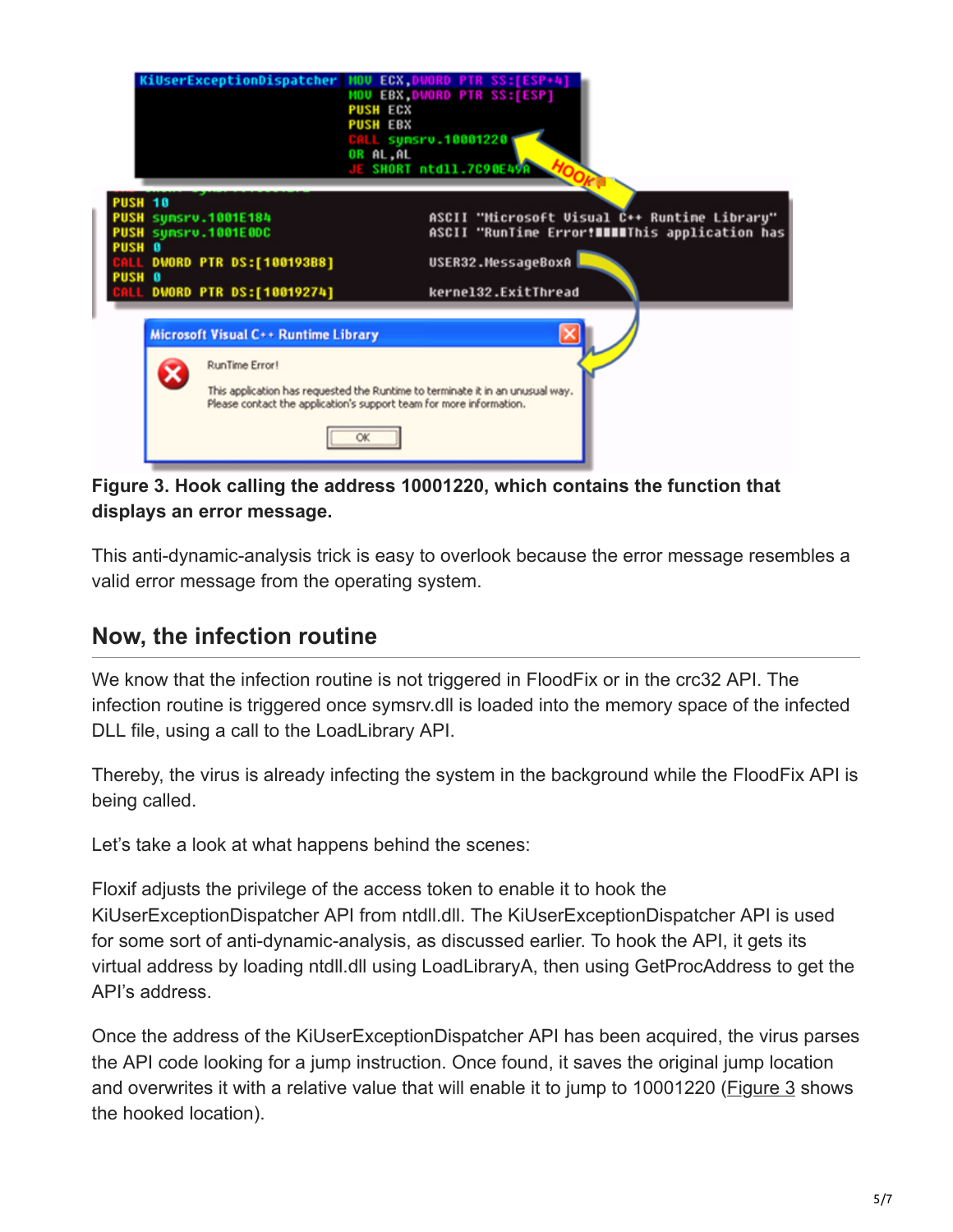After hooking the KiUserExceptionDispatcher API, the virus creates a mutex named 'Global\SYS\_E0A9138' (see Figure 4), which is initially encrypted using a NOT instruction.

|                      | Process Explorer - Sysinternals: www.sysinternals.com                |
|----------------------|----------------------------------------------------------------------|
|                      | File Options View Process Find Handle Help                           |
|                      |                                                                      |
| Process              | PID CPU Descrip Comp                                                 |
|                      | loaddll.exe<br>1.                                                    |
| Or procexp. exe      | 1 Sysinter Sysin<br>l                                                |
|                      |                                                                      |
| Type /               | Name                                                                 |
| KeyedEvent<br>Mutant | \KernelObjects\CritSecOutOfMemor<br>\BaseNamedObjects\1830B7BD-F7A3- |
| Mutant               | \BaseNamedObjects\SYS_E0A9138                                        |
| Semaphore            | \BaseNamedObjects\shell.{A48F1A\                                     |
| Thread               | loaddll.exe(1560): 832                                               |
| Thread               | loaddll.exe(1560): 832                                               |
| CPU Usage: 2%        | Commit Charge: 23.76% Processes: 25                                  |

**Figure 4. The virus creates a mutex.**

After creating the mutex, it stores the names of the %system%, %windows% and %temp% folders using the GetSystemDirectoryA, GetWindowsDirectoryA and GetTempPathA APIs, respectively. Floxif avoids infecting files found in these folders.

Next, it starts enumerating the modules for each process running in the system. Floxif does this by getting the process list using a combination of the CreateToolhelp32Snapshot, Process32First and Process32Next APIs. It gets the module list from each process by using a combination of the CreateToolhelp32Snapshot, Module32First and Module32Next APIs.

Each module's path is checked against the three folders whose names were stored earlier: %system%, %windows%, and %temp%. Provided the module is not located in any of the three folders mentioned, the virus will read the file to memory and infect it. Then, it renames the original DLL file from <filename.DLL> to '<filename.DLL>.DAT'. Floxif then creates a new file with the infected version, which it names <filename.DLL> (i.e. the same as the original).

It will delete <filename.DLL.DAT> the next time the system is restarted by using the MoveFileExA API with the parameter NewName=NULL Flags=DELAY\_UNTIL\_REBOOT.

# **Then, the conclusion**

Anti-static- and anti-dynamic-analysis techniques are not new. We encounter them on a regular, if not daily basis. There are even more sophisticated techniques than these, but we seldom see them being discussed. It is interesting to see a piece of malware that infects DLL files employing anti-analysis techniques. It is possible that I have missed other techniques that are deployed by the malware, such as anti-debugging, anti-emulation, or anti-anythingelse.